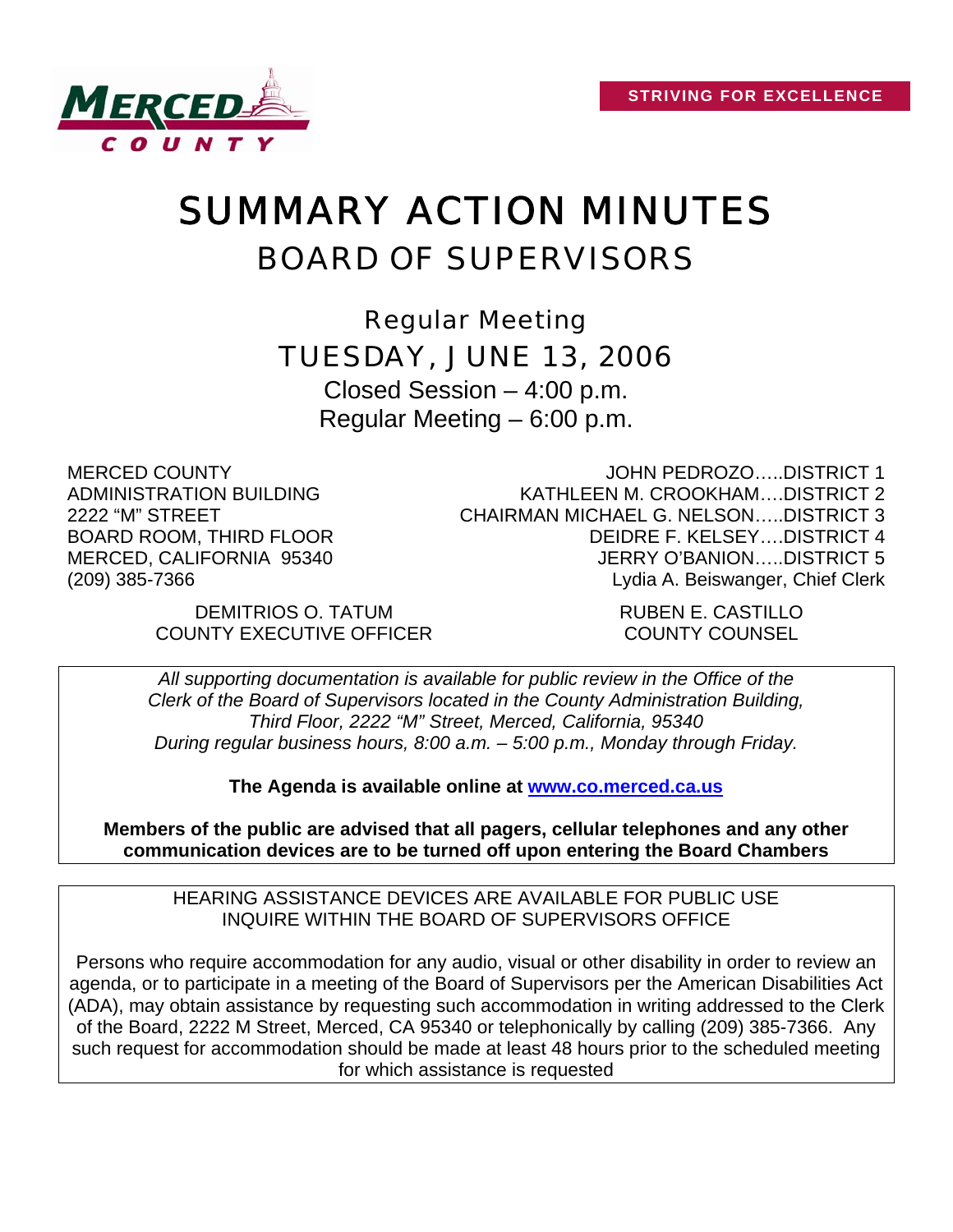The Agenda is divided into three sections:

**CONSENT CALENDAR** – These matters include routine financial and administrative actions and are approved by a single majority vote.

**SCHEDULED ITEMS** – These items are noticed hearings, work sessions and public hearings.

**REGULAR CALENDAR** – These items include significant policy and administration actions. Immediately after approval of the CONSENT CALENDAR, if the time of the hearing of SCHEDULED ITEMS has not arrived, the REGULAR CALENDAR will be considered.

#### SCHEDULED ITEMS

 4:00 P. M. **PUBLIC OPPORTUNITY TO SPEAK RELATIVE TO CLOSED SESSION ITEMS** (Testimony limited to five minutes per person)

> **CLOSED SESSION - CONFERENCE WITH REAL PROPERTY NEGOTIATOR:** It is the intention of the Board to meet in Closed Session concerning a Conference with Real Property Negotiator(s) John Fowler, Director-Commerce, Aviation and Economic Development pursuant to Government Code Section 54956.8 as follows: Castle Property

> **CLOSED SESSION - CONFERENCE WITH LEGAL COUNSEL - EXISTING LITIGATION:** It is the intention of the Board to meet in Closed Session concerning Existing Litigation pursuant to Government Code of Section 54956.9(a):

> San Joaquin Raptor Rescue Center, et al. v. County of Merced, et al., Merced Superior Court No. 148344;

> Aue v. County of Merced, Merced County Superior Court No. 148183; Souza v. Merced County, Merced County Superior Court Case No. 149421

> **CLOSED SESSION:** It is the intention of the Board to meet in Closed Session pursuant to Government Code Section 54957.6 concerning a Conference with County of Merced Staff Negotiators concerning negotiations with American Federation of State, County and Municipal Employees (AFSCME), Units 4, 5, 6 and 8; Independent Employees of Merced County (IEMC), Unit 3; Merced County Lawyers Association, Unit 7; Merced County Sheriff Employee Association (MCSEA), Unit 2; Merced County Law Enforcement Sergeants, Unit P; Deputy Sheriff Association, Unit 10 and Non-Safety Corrections, Unit 12

#### **THE BOARD RECESSED AT 4:00 P.M. AND RECONVENED AT 6:00 P.M. WITH SUPERVISOR KELSEY NOT PRESENT AND THE CHAIRMAN ADVISED THERE IS NOTHING TO REPORT**

#### **GOVERNMENT CODE SECTION 54950 COMPLIANCE (LATE AGENDA ITEMS)**

*REVIEW BOARD ORDER - SEE PAGE 14*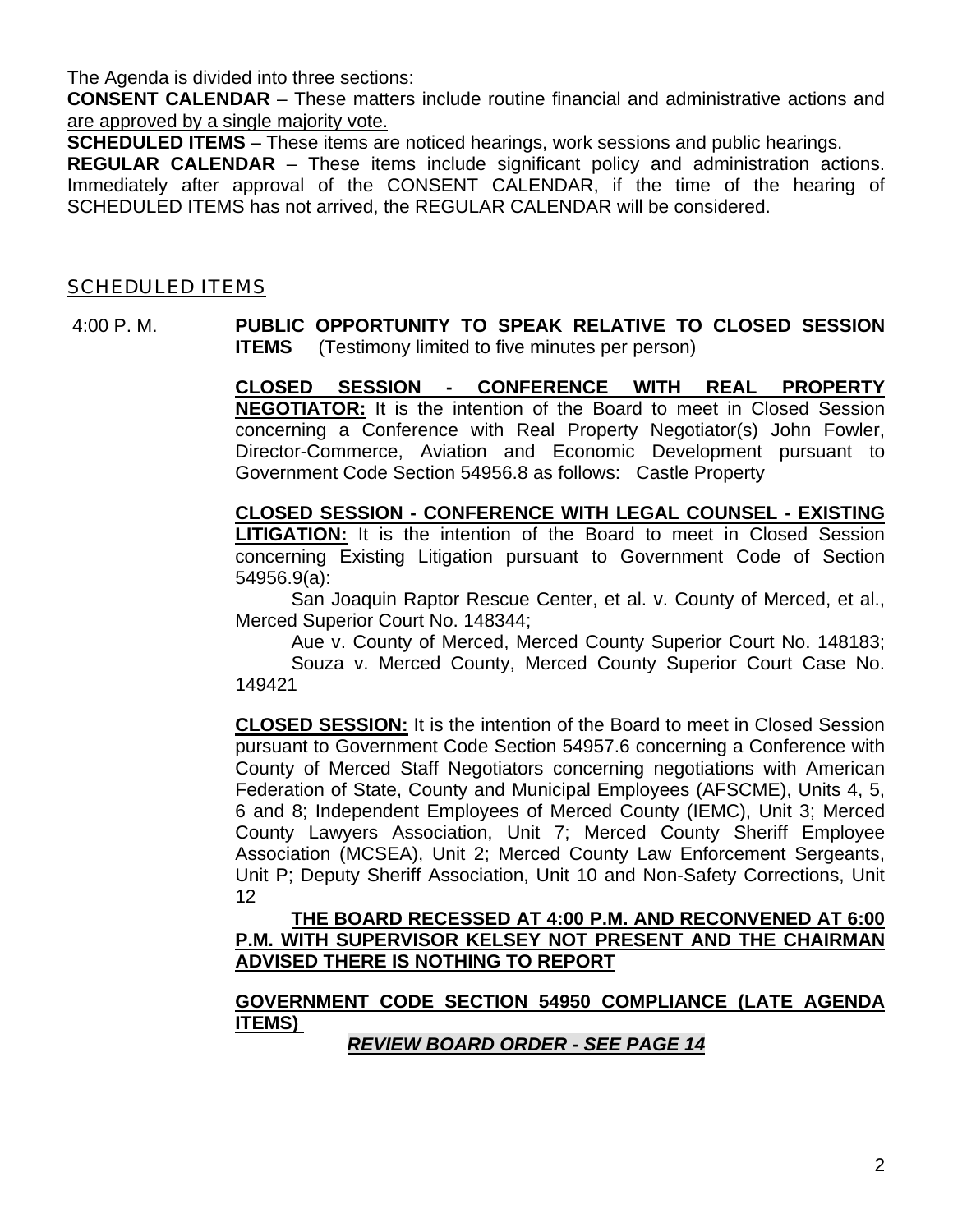6:00 P. M. **PLEDGE OF ALLEGIANCE** 

**PUBLIC OPPORTUNITY TO SPEAK ON ANY MATTER OF PUBLIC INTEREST WITHIN THE BOARD'S JURISDICTION INCLUDING ITEMS ON THE BOARD'S AGENDA, EXCEPT FOR THOSE ITEMS SPECIFICALLY SCHEDULED AS PUBLIC HEARINGS** (Testimony limited to five minutes per person)

#### **PRESENTATIONS**

Mercy Medical Center Merced Update - To be rescheduled Mosquito Abatement District - West Nile Virus

> *REVIEW BOARD ORDER – SEE PAGE 14* CDF Firefighters Local 2881 *REVIEW BOARD ORDER – SEE PAGE 14*

**BUDGET TRANSFERS FROM REVENUE/CONTINGENCIES** (4/5 Vote Required) Ag. Comm. \$37,000; Fire \$4,435; Health \$150 and \$234; Mental Health \$264,416; Public Works \$600; Commerce, Aviation and Economic Development \$9,900 and \$9,000 and Spring Fair \$24,000 and \$39,000

**APPROVED AS RECOMMENDED AYES: 1, 2, 3, 5 NOT PRESENT: 4**

**APPROVAL OF CONSENT AGENDA CALENDAR** (Items #1 - 66) **APPROVED AS RECOMMENDED EXCEPT ITEM #5 WHICH WAS REMOVED FROM THE AGENDA AYES: 1, 2, 3, 5 NOT PRESENT: 4**

#### **PLANNING - PUBLIC HEARING - PROPOSED ORDINANCE, POSSIBLE ADOPTION**

2006 Cycle I - General Plan Amendment No. 05001, Parallel Zone Change Application No. 06005 and Agricultural Preserve Amendment Application No. 06002 - Delhi Community Plan Update.

Recommendation: Adopt Resolution concerning adoption of General Plan Amendments for Cycle 1, 2006 and Proposed Ordinance changing the boundaries of and the classification of property uses within zones established by Merced County Code Title 18 titled "Zoning"

#### *REVIEW BOARD ORDER – SEE PAGE 15*

#### **REPORTS/BOARD DIRECTION**

County Executive Officer, County Counsel, County Auditor, Board of Supervisors Members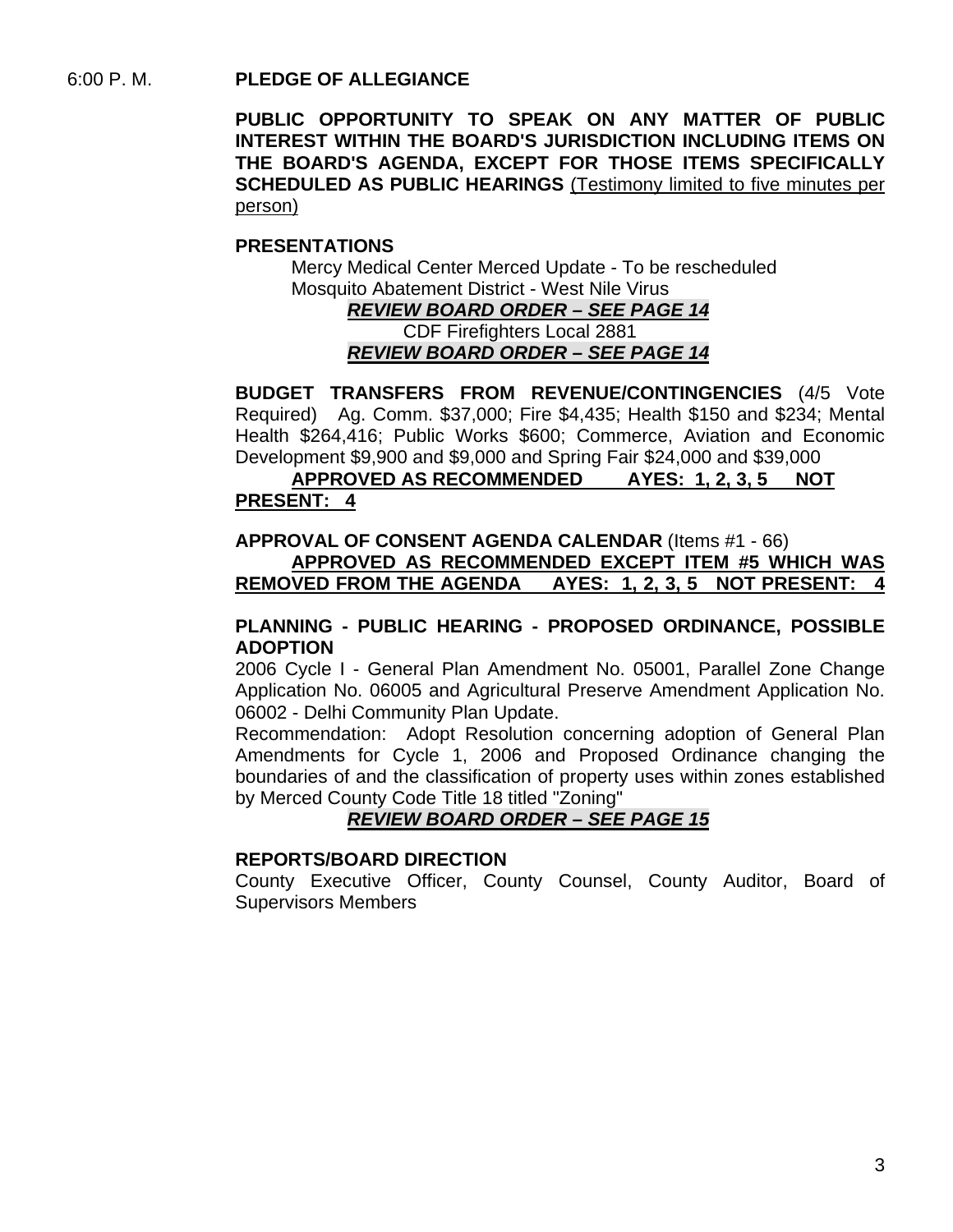# CONSENT CALENDAR (Items #1 - 66)

# **APPROVED AS RECOMMENDED EXCEPT ITEM #5 PULLED AYES: 1, 2, 3, 5 NOT PRESENT: 4**

#### Public Works

1. Adopt Resolution designating the intersection of Lea Court and Gertrude Avenue, as part of Rolfe Estates Subdivision as a Stop Intersection and authorize installation of signs.

#### **ADOPTED RESOLUTION NO. 2006-88**

2. Adopt Resolution designating the intersection of Gamble Road and Princeton Road, as an All-Way Stop Intersection and authorize installation of signs.

# **ADOPTED RESOLUTION NO. 2006-89**

3. Adopt Resolution designating the intersection of Tyler Road and Gerard Avenue as an All-Way Stop Intersection and authorize installation of signs.

# **ADOPTED RESOLUTION NO. 2006-90**

- 4. Adopt Resolution designating the intersection of North Butte Drive and Golf Road as part of West Hills Estates Subdivision as a Stop Intersection and authorize installation of signs. **ADOPTED RESOLUTION NO. 2006-91**
- 5. Adopt Resolution restricting parking on a portion of El Capitan Way in Delhi and authorize installation of signs.

#### **NO ACTION TAKEN – PULLED FROM CONSIDERATION**

- 6. Adopt Resolution annexing Minor Subdivision No. 04024 into the Los Olivos Street Lighting Maintenance Zone of Benefit Number 334 in County Service Area Number One. **ADOPTED RESOLUTION NO. 2006-92**
- 7. Set public hearing for July 11, 2006 at 10:00 a.m. to consider An Ordinance entitled User Charge Rates for Zone of Benefits establishing County Service Area Number One User Rates for 2006/2007 Fiscal Year (Amends Ordinance No. 1752 and Chapter 5.64 of the County Code).
- 8. Adopt Resolution modifying Resolution No. 2006-50 clarifying times and dates of performance of work for the Underground Utility District No. 10 along Walnut Avenue in Winton.

#### **ADOPTED RESOLUTION NO. 2006-93**

9. Adopt Resolution authorizing the Public Works Director to sign Regional Surface Transportation Program (RSTP) Exchange Fund Apportionments Claim for FY 2005/2006 and submit said claim to MCAG for processing.

#### **ADOPTED RESOLUTION NO. 2006-94**

- 10. Approve and authorize Chairman to sign Amendment to Contract No. 2003091 with Tower Asset Sub, Inc. to sublease premise to Metro PCS to co-locate its telecommunications equipment on the leased premises.
- 11. Approve and authorize Chairman to sign Amendment to Contract No. 2005131 with Construction Testing & Engineering, Inc. for Special Inspection and Material Testing for the New Courts Building.
- 12. Approve Budget Transfer in the amount of \$20,000 as recommended by Executive Office.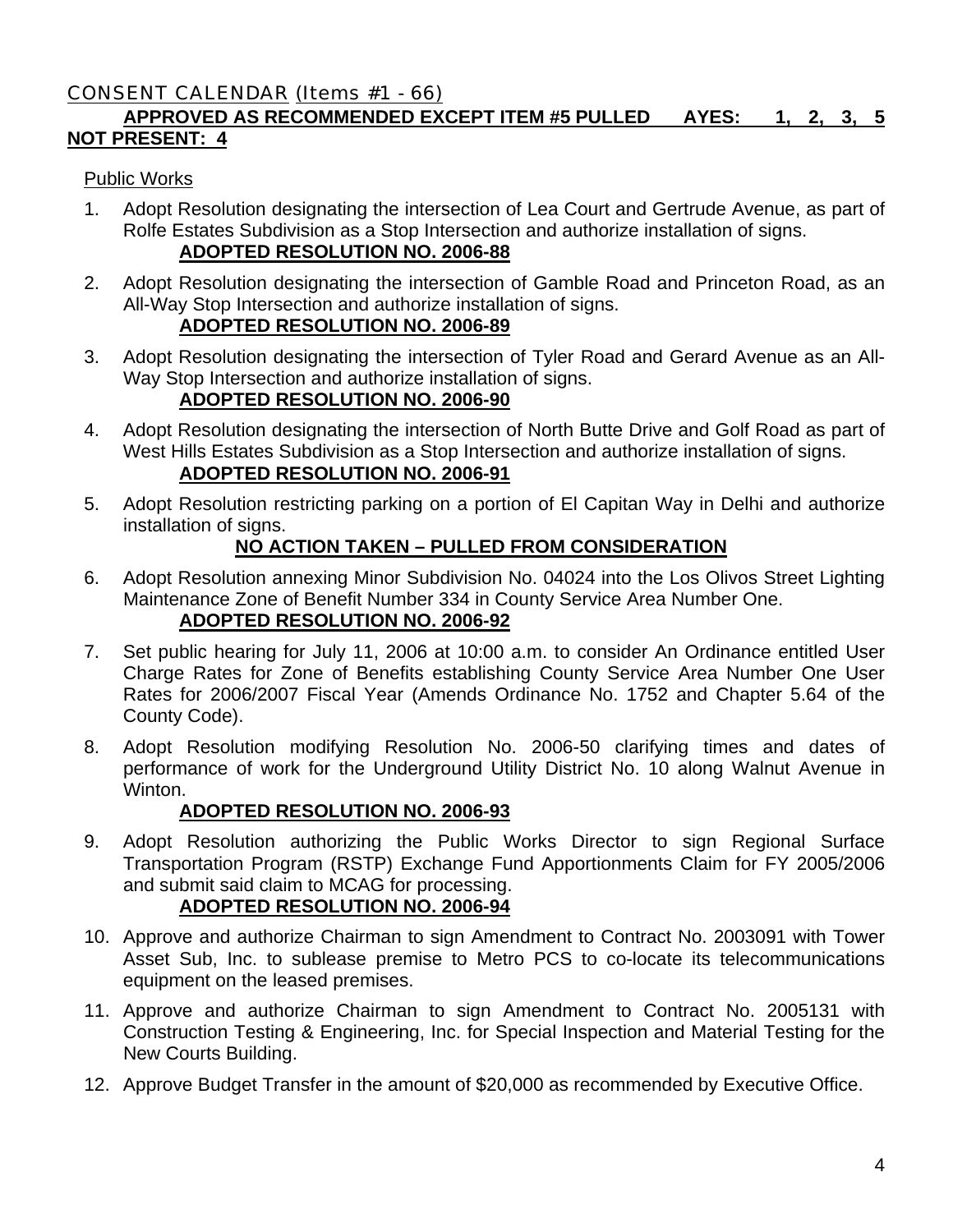#### Mental Health

- 13. Approve and authorize Chairman to sign Renewal Contract No. 200240 with Sylmar Health and Rehabilitation Center for State Licensed Mental Health Rehabilitation Center.
- 14. Approve and authorize Chairman to sign Renewal Contract No. 2001183 with Dr. Elmer Ignacio for Psychiatric Services for Saturday Meds Clinic.
- 15. Approve and authorize Chairman to sign Renewal Contract No. 2005027 with Challenged Family Resource Center for Family Advocacy Services.
- 16. Approve and authorize Chairman to sign Renewal Contract No. 2002218 with Sierra Vista Child and Family Services for Specialty Mental Health Services.
- 17. Approve and authorize Chairman to sign Renewal Contract No. 2004006 with Davis Guest Home for Specialized Residential Placement for clients in need of assisted living arrangements.
- 18. Approve and authorize Chairman to sign Renewal Contract No. 2004231 with Merced County Office of Education for educational Psychologist services for the County's Children's System of Care.
- 19. Approve and authorize Chairman to sign Renewal Contract No. 2004205 with Evans Private Security for Security Services at the Inpatient Unit and other facilities.
- 20. Approve and authorize Chairman to sign Amendment to Contract No. 2006065 with Mosaic of Friends for Bed-hold for Client for one additional month.
- 21. Approve and authorize Chairman to sign Amendment to Contract No. 2006018 with Healthy House Within A Match Coalition for Interpreter Services for Clinical Services.
- 22. Approve and authorize Chairman to sign Renewal Contract No. 2000207 with Merced Drug for Pharmacy Services.
- 23. Approve and authorize Chairman to sign Renewal Contract No. 2004059 with Los Banos Drug for Pharmacy Services for Mental Health Clients who are served in the Los Banos area.
- 24. Approve and authorize Chairman to sign Renewal Interdepartmental Contract No. 2004230 with Probation for On-Site Probation Services for Youth.
- 25. Approve and authorize Chairman to sign Renewal Interdepartmental Contract No. 2004170 with Health Department for Alcohol and Drug HIV Services.
- 26. Approve and authorize Chairman to sign Renewal Interdepartmental Contract No. 200227 with Probation for Substance Abuse and Crime Prevention Act of 2000 (SACPA) Assessment and Supervision Services.
- 27. Approve and authorize Chairman to sign Renewal Contract No. 2000150 with Residential Care Homes of Merced for Residential Care for Consumers 65 years of age and older.

#### **Sheriff**

- 28. Approve and authorize Chairman to sign Amendment to Contract No. 2004359 with Le Grand High School District for a Contractual Deputy Sheriff.
- 29. Approve and authorize Chairman to sign Amendment to Contract No. 2004236 with Jose and Salvador Walle for Office Space at Winton Community Law Enforcement Office (CLEO).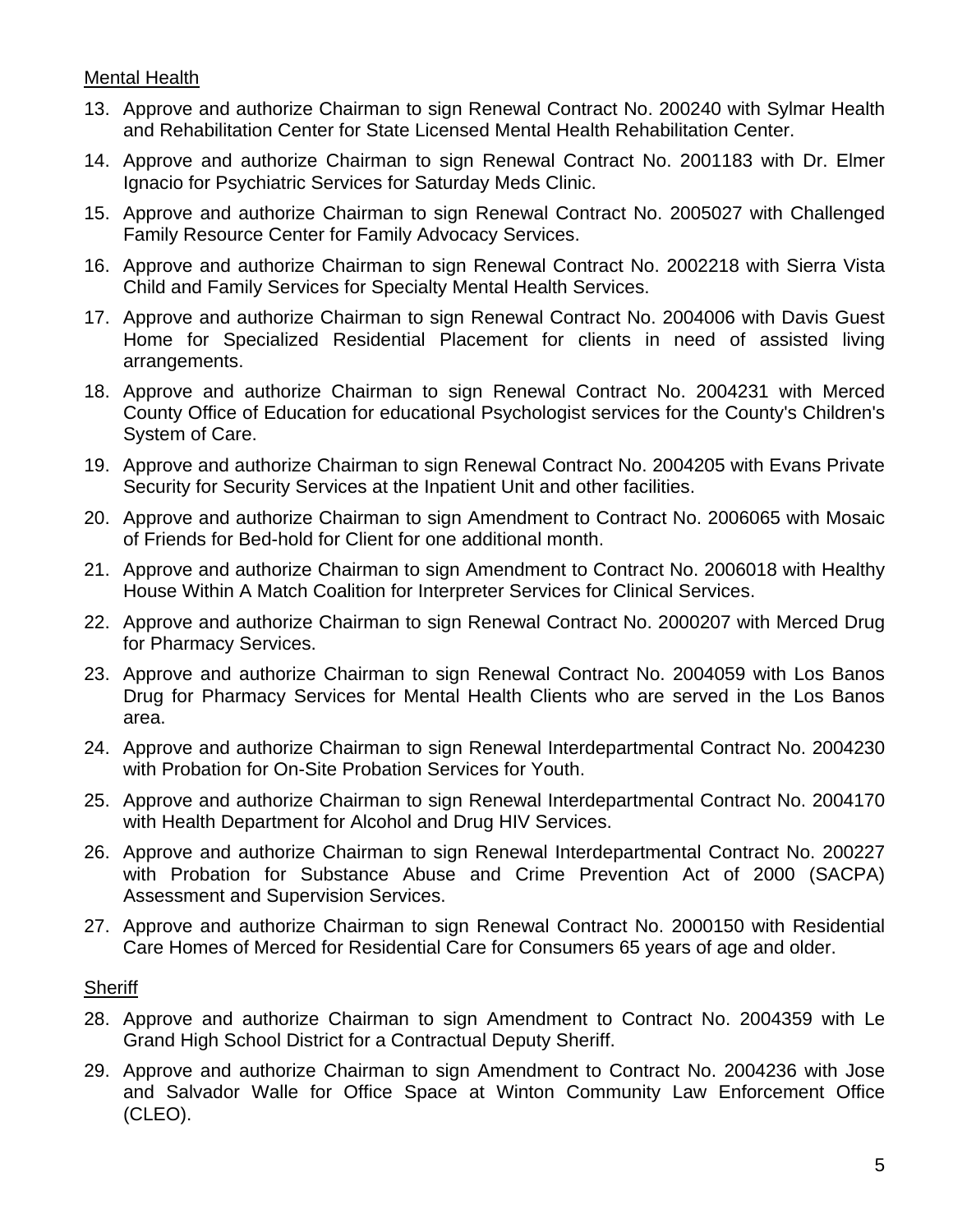- 30. Approve and authorize Chairman to sign Amendment to Contract No. 2004326 with Ivers and Alcorn Funeral Home for rotational deceased removal services.
- 31. Approve Budget Transfer in the amount of \$23,000 as recommended by Executive Office.

#### **Health**

- 32. Approve and authorize Chairman to sign Renewal Interdepartmental Contract No. 2000224 with Human Services Agency for Social Worker III services in conjunction with the "First Steps" Project.
- 33. Approve and authorize Chairman to sign Amendment to Contract No. 2004008 with Teris, LLC dba MSE Environmental for Household Hazardous Waste Disposal increase. **ADOPTED RESOLUTION NO. 2006-95**
- 34. Approve and authorize Chairman to sign Renewal Contract No. 2002223 with Valley Auto Wreckers for removal and disposal of abandoned vehicles.

#### **ADOPTED RESOLUTION NO. 2006-96**

- 35. Approve Budget Transfer in the amount of \$26,879 and \$268 as recommended by Executive Office.
- Ag. Commissioner
- 36. Adopt Resolution authorizing Chairman to sign Renewal Contract No. 2002112 with Calif. Dept. of Food & Ag. for Imported Red Fire Ant Survey.

#### **ADOPTED RESOLUTION NO. 2006-97**

37. Adopt Resolution authorizing Chairman to sign Renewal Contract No. 2004107 with Calif. Cantaloupe Advisory Board for Anti-Theft Inspection Services during the 2006 harvest season.

#### **ADOPTED RESOLUTION NO. 2006-98**

- 38. Adopt Resolution authorizing Chairman to sign Renewal Contract No. 2004082 with Dept. of Food and Agriculture for Organic Producer Registration and Inspection. **ADOPTED RESOLUTION NO. 2006-99**
- 39. Adopt Resolution authorizing Chairman to sign Renewal Contract No. 2001105 with Calif. Dept. Food and Ag. for Fruit & Vegetable Standardization Inspection services. **ADOPTED RESOLUTION NO. 2006-100**
- 40. Approve and authorize Chairman to sign Amendment to Contract No. 2004158 with USDA-APHIS Wildlife Services for Predatory Animal Control in Merced County for FY 2006-2007 Annual Work Plan.

#### Human Services Agency

- 41. Adopt Resolution authorizing Chairman to sign Renewal Contract No. 2004211 with California Dept. of Aging for Multipurpose Senior Services Program. **ADOPTED RESOLUTION NO. 2006-102**
- 42. Approve and authorize Chairman to sign Renewal Contract No. 2004396 with Challenged Family Resource Center for services to adoptive/foster parents.
- 43. Approve and authorize Chairman to sign Amendment to Contract No. 2004253 with A Woman's Place for Domestic Violence Services.
- 44. Approve Budget Transfer in the amount of \$8,100 as recommended by Executive Office.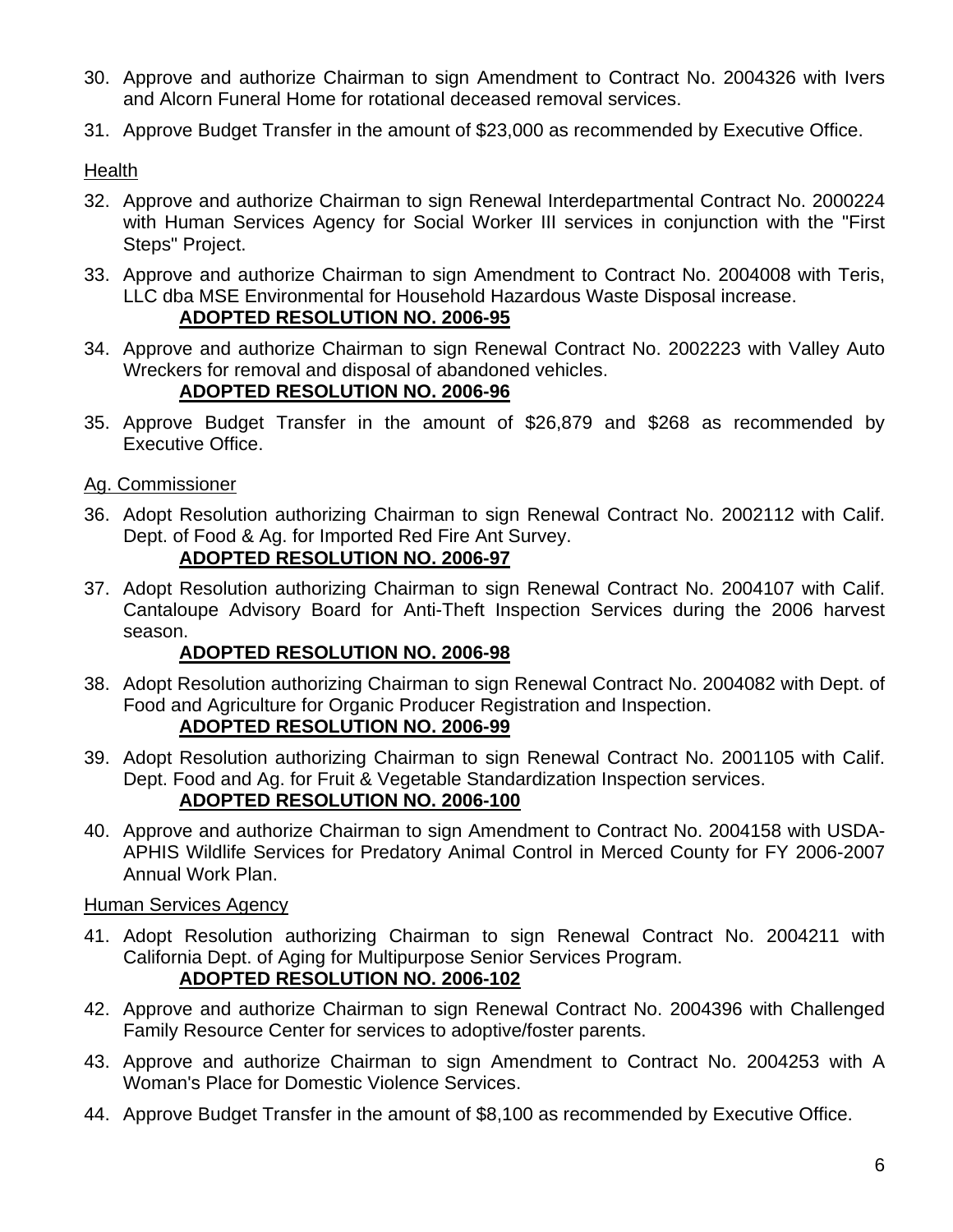#### Commerce, Aviation and Economic Development

- 45. Approve and authorize Chairman to sign Renewal Contract No. 2004183 with IMS Worldwide, Inc. for Foreign Trade Zone No. 226 Consulting Services.
- 46. Approve and authorize Chairman to sign Extension to Contract No. 2006031 with Hesketh Construction, Inc. for construction and installation of Aviation Fuel Tank due to weather and permitting issues changing the expiration from May 31 to July 31, 2006.

#### Board of Supervisors

47. Approve Minutes of April 4 and 11, 2006 as submitted.

#### **Board Recognition**

- 48. Authorize Certificates of Recognition for dedicated service to Sharon Azevedo for 21 years to Merced County Office of Education-Dos Palos High School and Delores Senior for 15 years to Merced County Office of Education-Hilmar High School.
- 49. Authorize Certificates of Recognition for completing the "Partners in Healing" orientation classes on Western Medicines through Healthy House to: Kong Cha, Fai Pha Chang, Xai Xue Chang, Khou Her, Vang Chue Her, Neng Yee Lee, Doua Moua, Toua Moua, Chao Tong Thao, Sa Cha Thao, Yer Thao, Chai Yang Vang, Mai See Vang, Mai See Vang, Mai Vue Vang, Ka Yeng Vue, Lee Xeng Yang, Mai Vang Yang, and Wa Yang Xion.
- 50. Authorize Certificates of Recognition to Genoveva and Andres Castaneda for being selected as Grand Marshals for the 2006 Planada Community Day Parade.
- 51. Authorize Certificate of Recognition to Merced Scholars Charter School Student Body in recognition of "Celebration of Learning".
- 52. Authorize Plaque in Recognition of Grand Opening of the Rafael L. Silva Farmworker Housing Center in Los Banos.
- 53. Authorize plaque to Gather & Pat Haynes in recognition of their 70th Wedding Anniversary.
- 54. Authorize Certificates of Recognition selected by the Soroptimist International of Los Banos to: Nydia Rosa/Women of Distinction Award, Leeann Croker/Making a Difference for Women Award, Kristi Kinsey/Women's Opportunity Award, Kmart Los Banos/Advancing the Status of Women Award, and Lara McPherson/Soroptimist of the Year Award.
- 55. Authorize Certificates of Recognition in celebration of "Immigrant Recognition Day" selected by Merced Lao Family Community to: Chao Tou Vang, Noah Pou Lor, Koua Yang, Wa Her Lor, Saly Xiong, Vang Moua and Chang Geu Xiong.
- 56. Authorize Certificate of Recognition to Robert Storm for 30 years of dedicated service to the Merced City School District.
- 57. Authorize Certificates of Recognition to the following 2006 Senior Club Awards: Frank Lima and JoAnn Baker-Dos Palos; Faye Friesen and Leroy Bailey-Atwater; Doris Krikorian-Atwater AARP; Margaret MacPherson Lawrance and Kenneth A. Riggs-Merced; Michael Samberg and Bernice Sousa-Merced AARP; Cecelia Cardoza and Manual Cardoza-Los Banos; Al Mesa and Fay McCabe-Delhi; Elsie Avila and Rosemary Avilla-Winton; Beatrice Coe and Janet Demaree-Merced Social and Lois Parker-Merced/Mariposa Calif. Retired Teachers Assoc.
- 58. Authorize Certificates of Recognition for Dispatcher of the Year: Tina McKnight/Atwater Police; Tina Brazil/CHP; Alicia Moore/CDF; Nora Ramirez/Los Banos Police; Nakia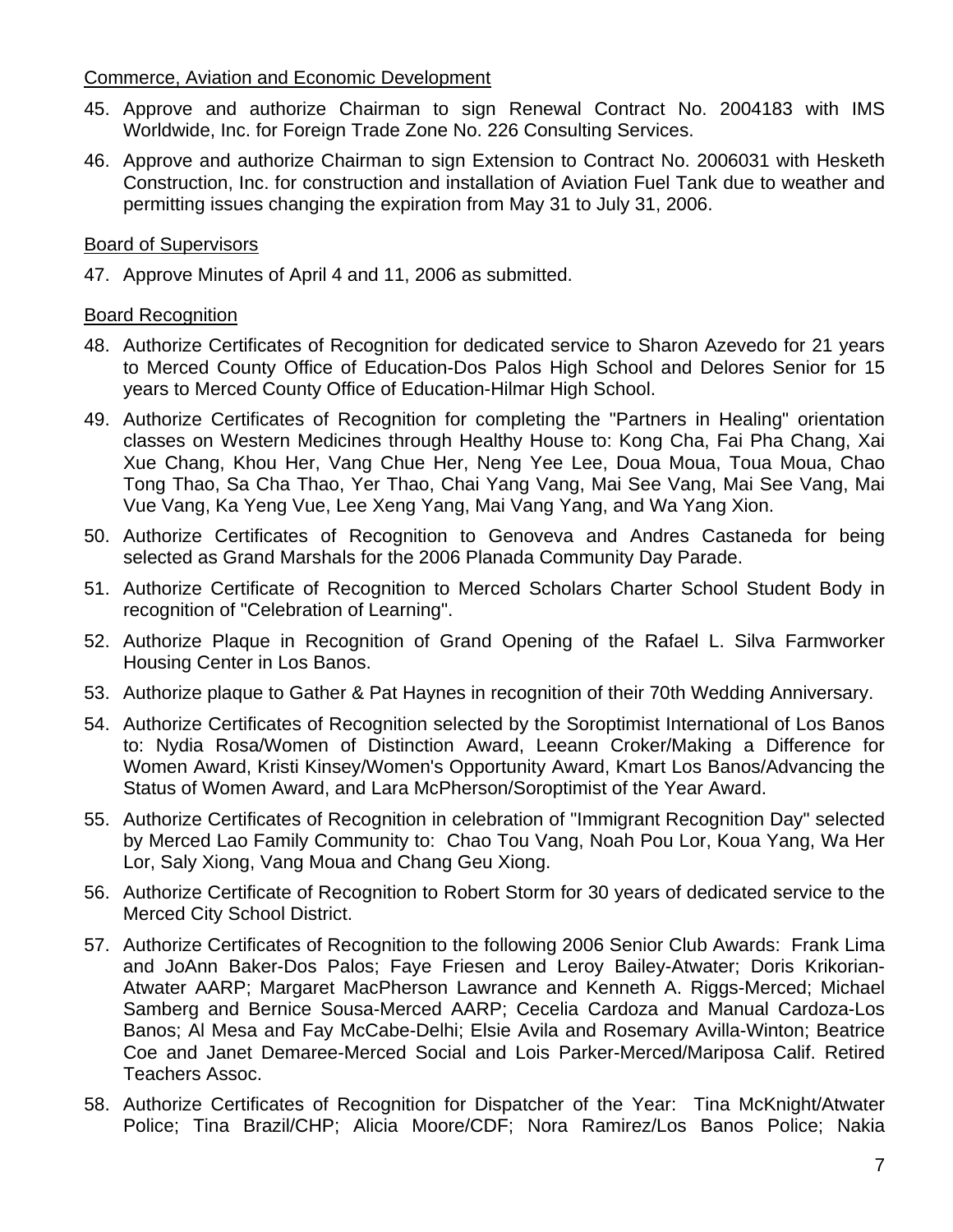Garrett/Riggs Ambulance; Kerin Roberts, Reannon Rodriguez, Paul Lyon and Susan White/U.C. Merced, and Kathy Mathis/Merced Sheriff's.

- 59. Authorize Certificate of Recognition to Ambassador Phanthong Phommahaxay as a welcome to Atwater, Merced County.
- 60. Authorize Certificates of Recognition to individuals honored by the Atwater Chamber of Commerce for Teacher of the Year, Volunteer of the Year and Business of the Year. *REVIEW BOARD ORDER – SEE PAGE 15*
- 61. Authorize Certificates of Recognition to individuals selected by Central Valley Opportunity Center for their efforts to provide educational and training services to residents of Madera, Merced and Stanislaus Counties.

# *REVIEW BOARD ORDER – SEE PAGE 16*

# Executive Office

62. Act on Claims for Damages submitted by Daniel Rodriguez (2006-39), Chay Barkley (2006- 41), Guadalupe M. Pantoja (2006-43) and Norman Morrison (2006-45).

# Dept. of Admin. Services

63. Approve Budget Transfer in the amount of \$9,000 as recommended by Executive Office.

# District Attorney

64. Approve Budget Transfer in the amount of \$9,001 as recommended by Executive Office.

Fire

65. Approve Budget Transfer in the amount of \$3,000 as recommended by Executive Office.

# County Clerk-Elections

66. Approve Budget Transfer in the amount of \$8,500 as recommended by Executive Office.

# REGULAR CALENDAR

# BOARD ACTION

# PUBLIC WORKS

67. Accept donation of \$600 from the Officer Down Memorial Page, Inc. for the Law Enforcement Memorial and approve the necessary budget transfer-\$600. (4/5 Vote Required)

# **APPROVED AS RECOMMENDED AYES: 1, 2, 3, 5 NOT PRESENT: 4**

- 68. Approve plans and specifications for Landscaping and Automatic Irrigation System at Highway 59 Landfill; authorize Public Works to advertise and set bid opening to return to the Board with the lowest responsive bidder within the previously established budget and approve the necessary budget transfer-\$65,440. (4/5 Vote Required) **APPROVED AS RECOMMENDED AYES: 1, 2, 3, 5 NOT PRESENT: 4**
- 69. Resolution authorizing Contract No. 2006143 with Merced City School District covering improvements on Dan Ward Road and Ranchero Lane associated with the New Elementary School.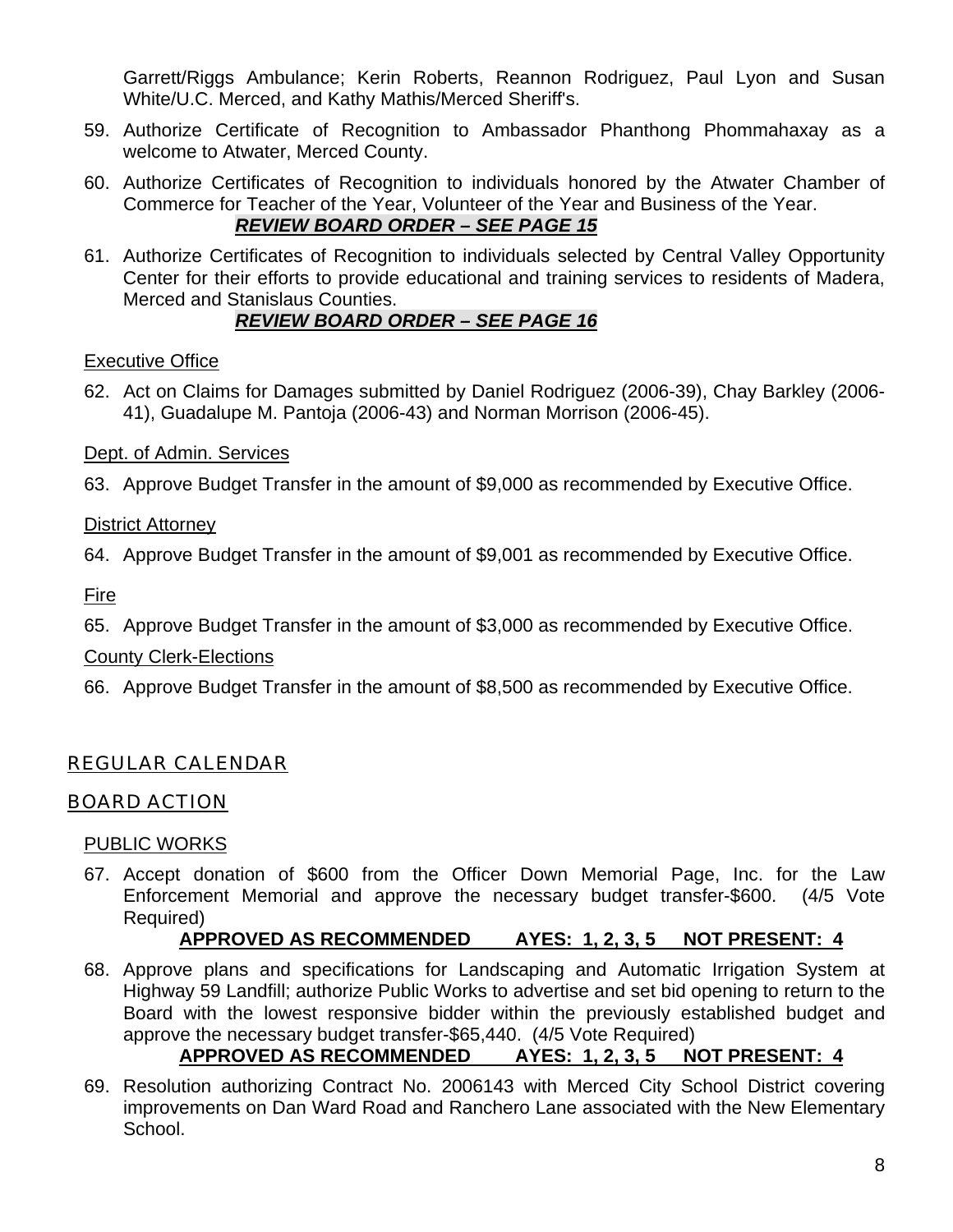#### **ADOPTED RESOLUTION NO. 2006-103 AS RECOMMENDED AYES: 1, 2, 3, 5 NOT PRESENT: 4**

70. Resolution accepting the Public Utility Easement along "M" Street from 22nd Street North to the Alley between 22nd and 23rd Streets to be conveyed to the County of Merced from the City of Merced for the Merced County New Courts Building. (4/5 Vote Required)

#### **ADOPTED RESOLUTION NO. 2006-104 AS RECOMMENDED AYES: 1, 2, 3, 5 NOT PRESENT: 4**

71. Contract No. 2006144 with City of Merced for Maintenance for Pettinotti Road, La Cava Road and a portion of Cardella Road in connection with the Barnell Annexation.

# **APPROVED AS RECOMMENDED AYES: 1, 2, 3, 5 NOT PRESENT: 4**

72. Acknowledge withdrawal of USDA Grant Application for El Nido Community Recreation Building Re-roof Project; approve revised project budget of \$100,000; authorize commitment of revised amount of \$70,000 from Proposition 12 Roberti Z'Berg-Harris Grant Funds, \$18,000 in El Nido Special Recreation Funds and \$12,000 committed by the Society of St. Jorge; direct submission to the State for project funds for the re-roof and anchor building project application and return to the Board when the State approves the funding with plans and specifications for approval and bidding purposes and acknowledge the commitment of \$12,000 from the Society of St. Jorge.

# **APPROVED AS RECOMMENDED AYES: 1, 2, 3, 5 NOT PRESENT: 4**

73. Approve disposal of the relocatable Mental Health Building No. 3, authorize issuance of Request for Proposal to interested Licensed Contractors to demolish the building and clean the debris from the site or at the bidders option to remove the building in exchange for the building itself at no cost to Merced County and approve the necessary budget transfer- \$20,000. (4/5 Vote Required)

# **APPROVED AS RECOMMENDED AYES: 1, 2, 3, 5 NOT PRESENT: 4**

#### COMMERCE, AVIATION AND ECONOMIC DEVELOPMENT

74. Contract No. 2006148 with Federal Merced Associates, LLC for Castle Airport Sublease for Lot 76B, approximately 1.625 acres, to construct a Medical Equipment Assembly Facility at Castle Airport, Aviation and Development Center.

#### **APPROVED AS RECOMMENDED AYES: 1, 2, 3, 5 NOT PRESENT: 4**

75. Contract with Federal Merced Associates, LLC for sublease of Building 427, (approximately 16.992 square feet) for the purpose of temporary workforce housing for Builder's Exchange operating in Buildings 175 and 1360.

#### **NO ACTION TAKEN – PULLED FROM THE AGENDA**

76. Accept the Federal Aviation Administration Grant Contract No. 2006149 Offer for Project No. 3-06-0364-07 to conduct the Castle Airport Master Plan Update Process; authorize signing of Cal Trans Matching Grant Application and Resolution authorizing submission of required documents to Division of Aeronautics with Calif. Dept. of Transportation and approve the necessary budget transfer-\$290,789.

#### **ADOPTED RESOLUTION NO. 2006-105 AS RECOMMENDED AYES: 1, 2, 3, 5 NOT PRESENT: 4**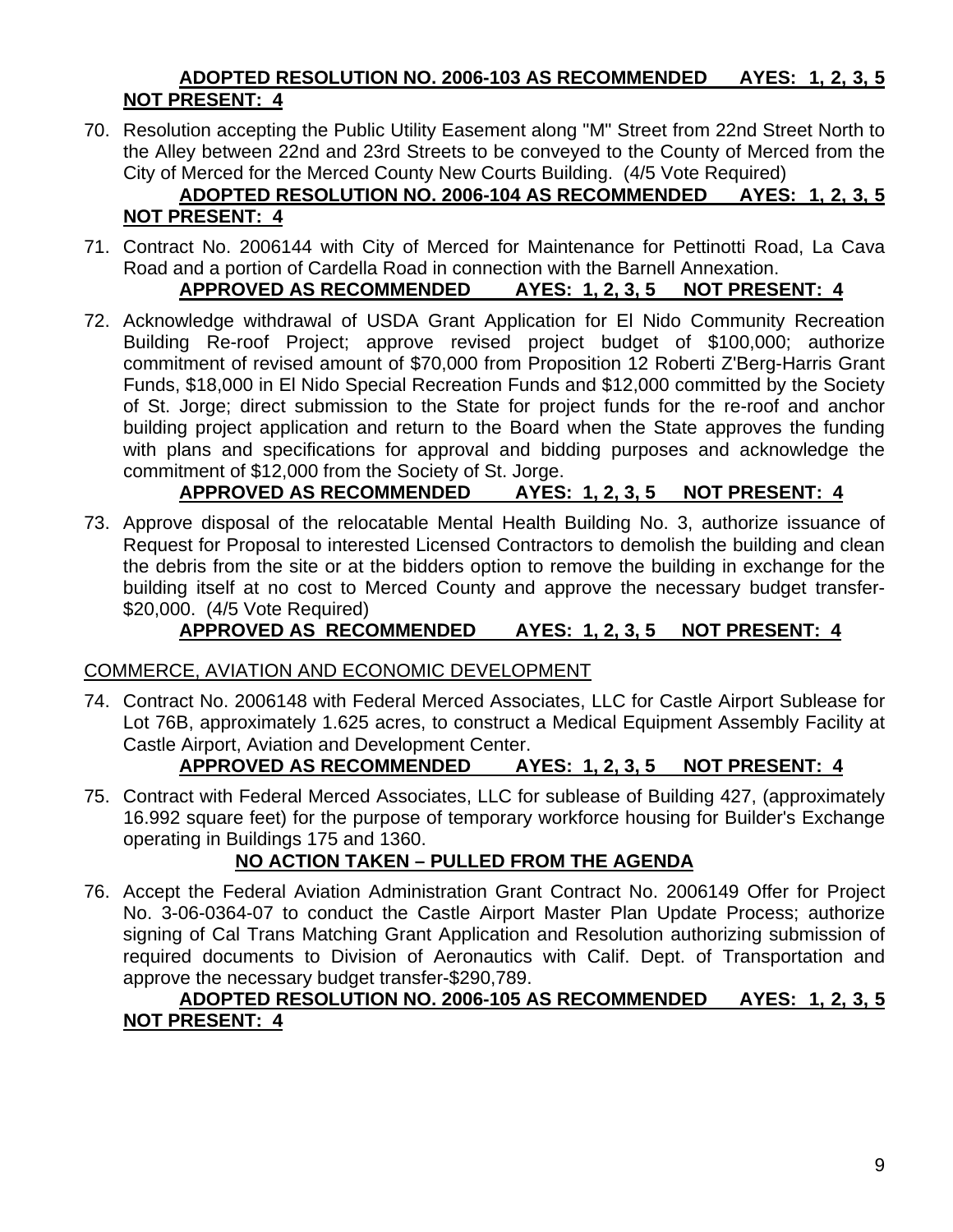#### MENTAL HEALTH

77. Contract No. 2006150 (Memorandum Of Understanding) with The Health Plan of San Joaquin for Merced County Healthy Families Program.

#### **APPROVED AS RECOMMENDED AYES: 1, 2, 3, 5 NOT PRESENT: 4**

#### **SHERIFF**

78. Authorize Sheriff to accept the donation from the Yosemite Kennel Club to assist in offsetting the cost of the Canine Program specialty equipment and approve the necessary budget transfer-\$400. (4/5 Vote Required)

#### **APPROVED AS RECOMMENDED AYES: 1, 2, 3, 5 NOT PRESENT: 4**

79. Authorize removal of Canine "Scout" from the Sheriff Canine Unit due to health reasons, authorize the Sheriff to sell Scout for \$1.00 to a canine officer lessening the liability to the public; authorize purchase of Taz (Castro) from Evolution Dog Training to be purchased by the Sheriff Trust and Canine donations and approve the necessary budget transfer-\$5,500. (4/5 Vote Required)

#### **APPROVED AS RECOMMENDED AYES: 1, 2, 3, 5 NOT PRESENT: 4**

#### CHILD SUPPORT SERVICES

80. Authorize the preparation and release of a Request for Proposal for Paternity Testing Services, select the most responsive provider and return to the Board for final contract award.

#### **APPROVED AS RECOMMENDED AYES: 1, 2, 3, 5 NOT PRESENT: 4**

81. Contract No. 2006151 with Electronic Document Processing dba EDP Legal Services for Service of Process services for Child Support.

**APPROVED AS RECOMMENDED AYES: 1, 2, 3, 5 NOT PRESENT: 4**

#### DEPT. OF ADMINISTRATIVE SERVICES

82. Contract No. 2006152 with Ameripride Uniform Services for laundry services for the County of Merced.

**APPROVED AS RECOMMENDED AYES: 1, 2, 3, 5 NOT PRESENT: 4**

83. Contract No. 2006153 with Sentry, Inc. dba Cross Cut Shredding on behalf of participating county departments for paper shredding services in the County of Merced. **APPROVED AS RECOMMENDED AYES: 1, 2, 3, 5 NOT PRESENT: 4**

# DEPT. OF WORKFORCE INVESTMENT

84. Authorize funding request to California Employment Development Department for additional Dislocated Workers Funds of \$174,853 to provide expansion of Quebecor World and return to the Board if awarded.

#### **APPROVED AS RECOMMENDED AYES: 1, 2, 3, 5 NOT PRESENT: 4**

- 85. Contract No. 2006146 with Merced College to provide Registered Nurse Training. **APPROVED AS RECOMMENDED AYES: 1, 2, 3, 5 NOT PRESENT: 4**
- 86. Contract No. 2006147 with Kaljian & Escallier for Lease of Office Space in Los Banos for One-Stop Center and for Welfare to Work services.

**APPROVED AS RECOMMENDED AYES: 1, 2, 3, 5 NOT PRESENT: 4**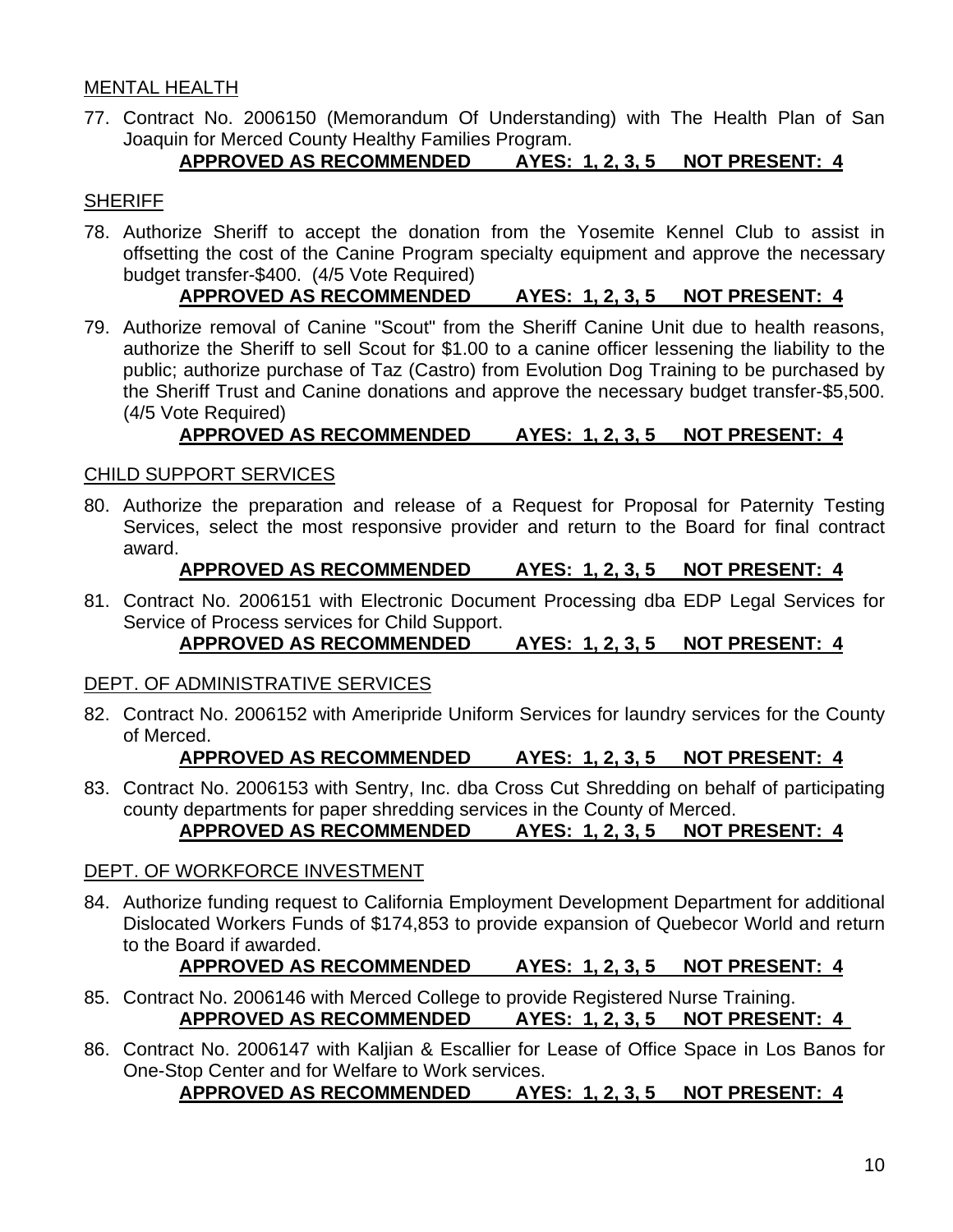- 87. Appoint Wendy Lomeli to the Workforce Investment Board Youth Council. **APPROVED AS RECOMMENDED AYES: 1, 2, 3, 5 NOT PRESENT: 4**
- 88. Appoint Nancy Silva to the Workforce Investment Board Youth Council. **APPROVED AS RECOMMENDED AYES: 1, 2, 3, 5 NOT PRESENT: 4**
- 89. Appoint Deloris Sharp to the Workforce Investment Board Youth Council. **APPROVED AS RECOMMENDED AYES: 1, 2, 3, 5 NOT PRESENT: 4**
- 90. Appoint Sheena Murry to the Workforce Investment Board Youth Council. **APPROVED AS RECOMMENDED AYES: 1, 2, 3, 5 NOT PRESENT: 4**
- 91. Appoint Nancy Vega-Mendoza to the Workforce Investment Board Youth Council. **APPROVED AS RECOMMENDED AYES: 1, 2, 3, 5 NOT PRESENT: 4**

#### HEALTH

92. Approve merger of Mercy Hospital and Health Services (Mercy Hospital) into its parent company Catholic Healthcare West (CHW) and authorize the signing of the necessary documents.

# **NO ACTION TAKEN – PULLED FROM THE AGENDA**

#### **COUNSEL**

93. Resolution authorizing the sale of Merced Community College District General Obligation Bonds in an amount not to exceed \$25,000,000 for the School Facilities Improvement District No. 1 (Merced Campus Area); Accept Bond Purchase Contract; Authorize distribution of an official statement for said Bonds and authorize the execution of necessary certification of said Bonds.

#### **ADOPTED RESOLUTION NO. 2006-106 AS RECOMMENDED AYES: 1, 2, 3, 5 NOT PRESENT: 4**

94. Contract No. 2006154 with Weintraub, Genshlea, Chediak Law Corporation to provide legal services related to the negotiations for a Master Developer at Castle.

# **APPROVED AS RECOMMENDED AYES: 1, 2, 3, 5 NOT PRESENT: 4**

#### AG. COMMISSIONER

95. Contract No. 2006155 with D & D Disposal for animal carcass disposal for FY 2005-2010. **APPROVED AS RECOMMENDED AYES: 1, 2, 3, 5 NOT PRESENT: 4**

#### RETIREMENT OFFICE

96. Adopt Recommended Retirement contribution and Interest Rates effective the July 14, 2006 Payroll as follows: General Member: Tier I – 8.93%, Tier 2 – 7.44% and Safety Member: Tier  $I - 10.69\%$  and Tier  $2 - 7.29\%$ 

# **APPROVED AS RECOMMENDED AYES: 1, 2, 3, 5 NOT PRESENT: 4**

#### EXECUTIVE OFFICE

97. Authorize the joining of the Californians Against Higher Insurance Rates Coalition supporting AB 2840 and opposing unfair auto rating systems and authorize the signing of the Coalition Sign-Up Form.

# **APPROVED AS RECOMMENDED AYES: 1, 2, 3, 5 NOT PRESENT: 4**

98. Accept and authorize the Chairman to sign the Economic Development Initiative Grant Award Contract No. 2006156 from the U.S. Dept. of Housing and Urban Development for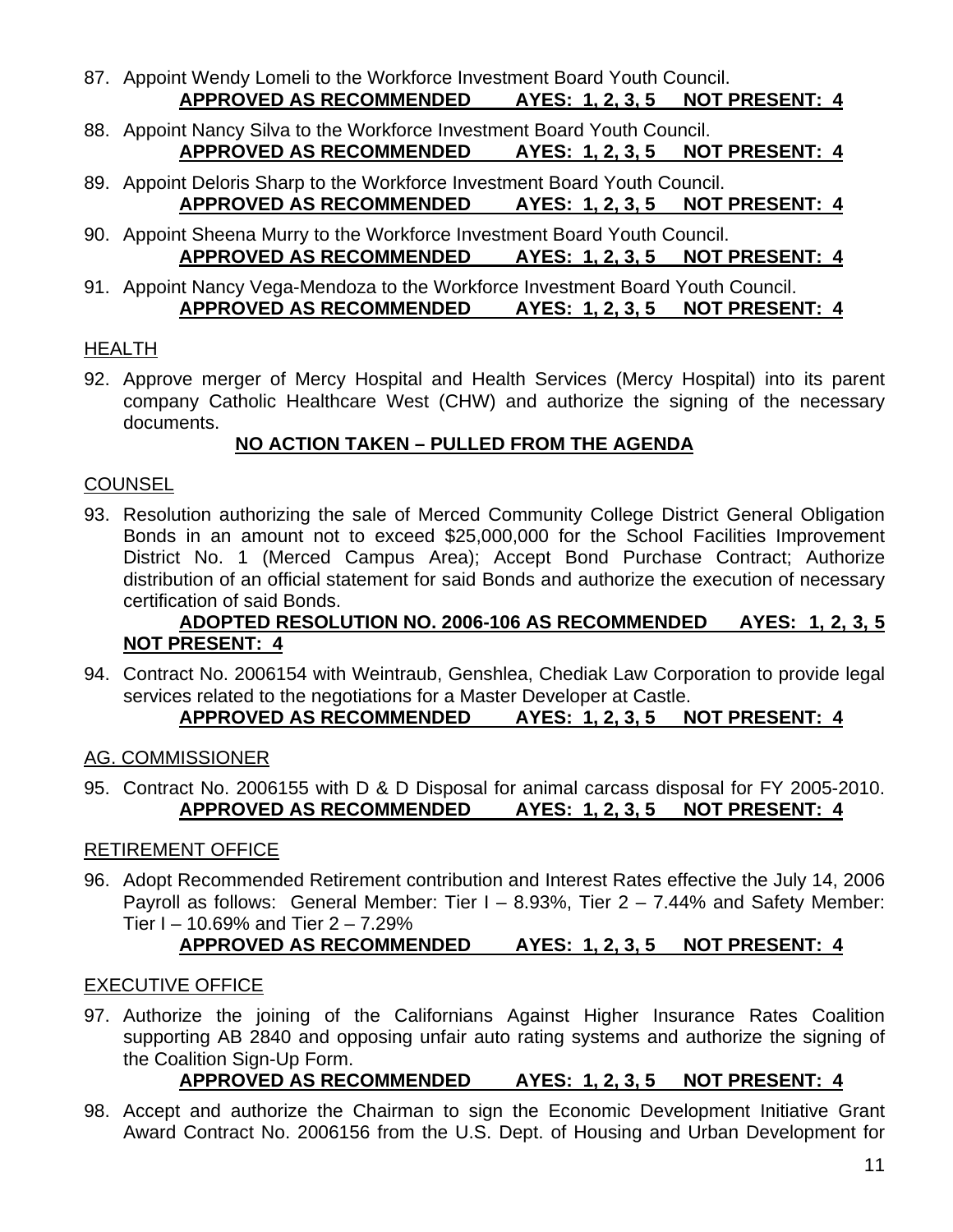the South Dos Palos Carver Community Center Project in the amount of \$148,500. **APPROVED AS RECOMMENDED AYES: 1, 2, 3, 5 NOT PRESENT: 4**

99. Adopt Resolution approving the CSAC Challenge Award Applications for Human Services Agency and Human Resources.

#### **ADOPTED RESOLUTION NO. 2006-107 AS RECOMMENDED AYES: 1, 2, 3, 5 NOT PRESENT: 4**

#### HUMAN RESOURCES

100. Contract No. 2006157 with Hanson, Bridgett, Marcus, Vlahos & Rudy LLP to provide specialized legal services in the area of employee compensation/benefits and revenue tax code compliance.

# **APPROVED AS RECOMMENDED AYES: 1, 2, 3, 5 NOT PRESENT: 4**

#### BOARD OF SUPERVISORS

101. Adopt Resolution designating the Merced County Arts Council as the local partner in the California Arts Council State-Local Partnership Program.

#### **ADOPTED RESOLUTION NO. 2006-108 AS RECOMMENDED AYES: 1, 2, 3, 5 NOT PRESENT: 4**

102. Authorize Special Board Project Funds-District Two in the amount of \$292 to The University Committee and approve the necessary budget transfer.

# **APPROVED AS RECOMMENDED AYES: 1, 2, 3, 5 NOT PRESENT: 4**

103. Authorize Special Board Project Funds-District Four in the amount of \$1,200 to Winton Community Law Enforcement Office (CLEO).

# **APPROVED AS RECOMMENDED AYES: 1, 2, 3, 5 NOT PRESENT: 4**

104. Authorize Special Board Project Funds-District Five in the amount of \$400 to Ewing & Associates for property appraisal fees.

#### **APPROVED AS RECOMMENDED AYES: 1, 2, 3, 5 NOT PRESENT: 4**

#### BOARD APPOINTMENTS

105. Winton Municipal Advisory Council – Appoint Gladys Flores to serve as a member of the Winton Municipal Advisory Council until March 31, 2009.

# **APPROVED AS RECOMMENDED AYES: 1, 2, 3, 5 NOT PRESENT: 4**

106. Ballico Recreation Committee – Appoint Bill McGinnis and Amber Barstow to serve as members of the Ballico Recreation Committee until November 11, 2007.

**APPROVED AS RECOMMENDED AYES: 1, 2, 3, 5 NOT PRESENT: 4**

107. Los Banos Cemetery District – Appoint Michael Villalta to serve as a member of the Los Banos Cemetery District filling an unexpired term until June 7, 2007.

# **APPROVED AS RECOMMENDED AYES: 1, 2, 3, 5 NOT PRESENT: 4**

#### BOARD INFORMATION & POSSIBLE ACTION **ACCEPTED AND PLACED ON FILE AYES: 1, 2, 3, 5 NOT PRESENT: 4**

108. Commerce, Aviation and Economic Development re: Comcast notification of upcoming pricing adjustments effective on or after June 1, 2006.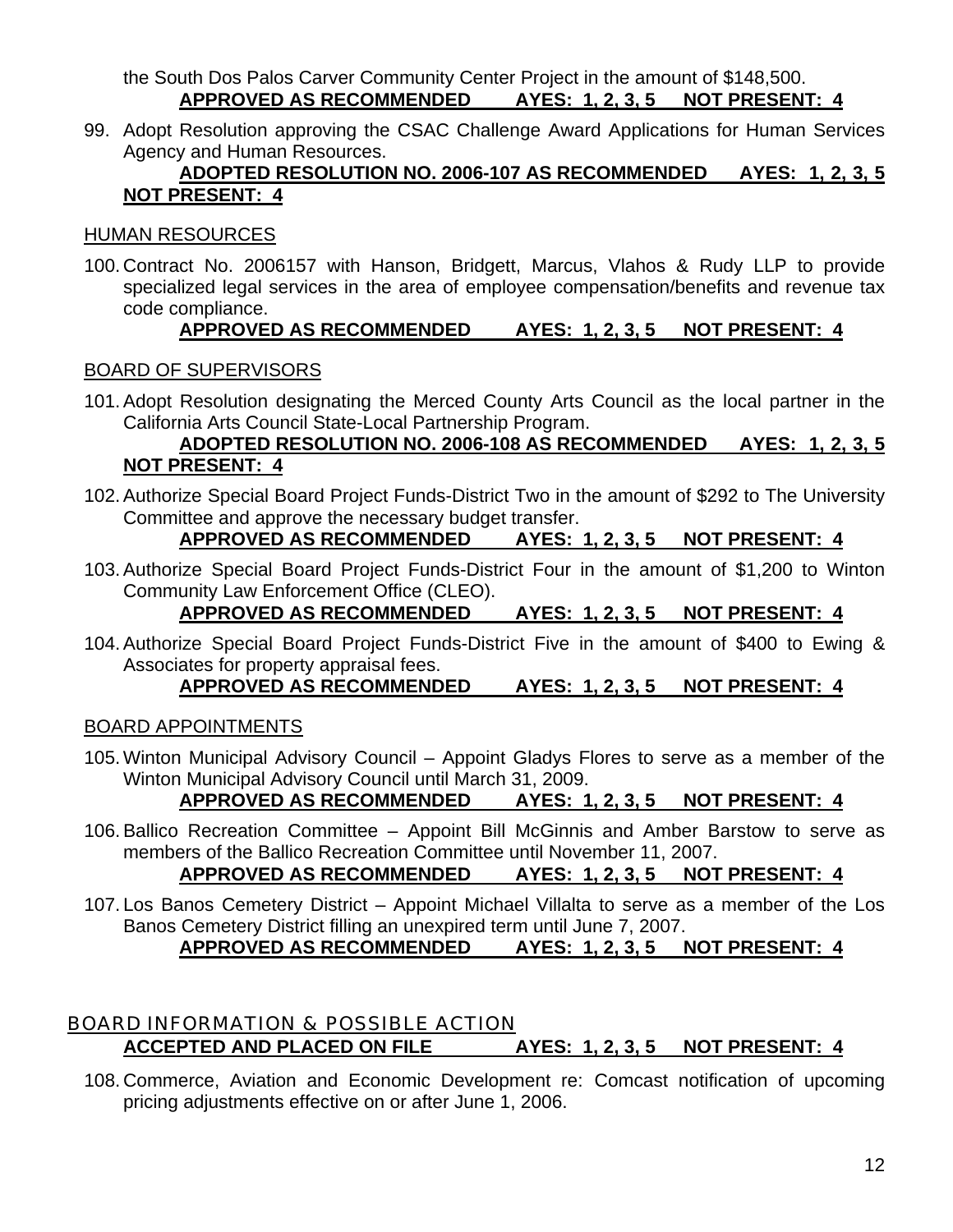- 109. Dept. of Workforce Investment re: 2006/2007 WIA Subgrant Contract with State Employment Development Department (R760332).
- 110. Office of the Governor re: Letter of thanks regarding Infrastructure Improvement Proposal and Highway 99.
- 111. California Dept. of Transportation re: Notice of Availability of Draft Environmental Document, Intent to Adopt a Negative Declaration and Opportunity to Request a Public Hearing for the Oakdale Road Intersection Improvement Project.
- 112. Federal Emergency Management Agency re: Letter of Map Revision based on Fill Determination Document Removal for Harley Crossings Subdivision, Merced County.
- 113. State Water Resources Control Board re: \$2 million in Proposition 40 Small Community Groundwater Grant Program funds to pay for the arsenic removal portion of the 18-milliongallon-per-day water treatment project.
- 114. State Water Resources Control Board re: Notice of Opportunity for Proposed State Fiscal Year 2006/07 State Revolving Fund Loan Program Priority List.
- 115. State Water Resources Control Board re: Notice of Public Hearing Draft Statewide General National Pollutant Discharge Elimination System (NPDES) Permit for Discharges from Utility Vaults and Underground Structures to surface waters (Utility Vault Permit) for July 5, 2006.
- 116. State Water Resources Control Board re: Presentation of check for Phase Two of the Inland Empire Utilities Agency Regional Recycled Water Distribution System.

#### **ADOPTED RESOLUTIONS AND ADJOURNED MEETING IN MEMORY OF A. V. BETTENCOURT, RITA LORENZO, LLOYD LORENZO, WALTER WEIMER, AGOSTINO DAL PORTO, JESSE ROTH, CARMEL MC NAMARA COLLINS AND SUZANNE BURROWS UNTIL TUESDAY, JUNE 20, 2006 AT 10:00 A.M.**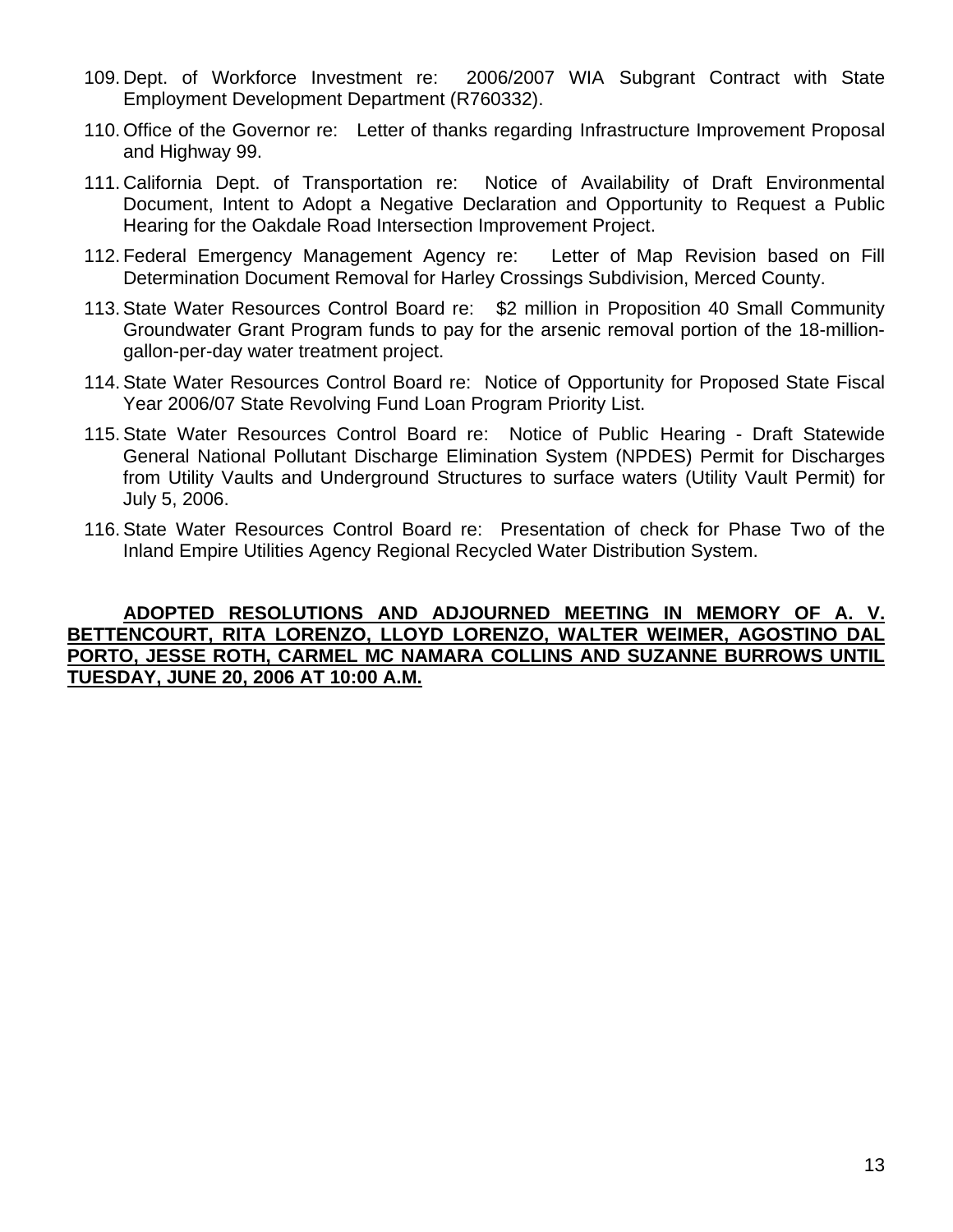#### **6:00 P.M. ADDED AGEND ITEM 2006-06-13 HUMAN SERVICES AGENCY**

The Clerk advises subsequent to the posting of the Agenda for the Board of Supervisors Meeting of June 13, 2006, the need for action arose regarding County Property to Merced Community Action Board.

 Upon motion of Supervisor O'Banion, seconded by Supervisor Pedrozo, duly carried, the Board finds the need to take action arose subsequent to posting of the June 13, 2006 Agenda and places the item on the agenda for consideration. Ayes: Nelson, Pedrozo, Crookham, O'Banion Not Present: Kelsey

 Upon motion of Supervisor Pedrozo, seconded by Supervisor Crookham, duly carried, the Board approves and authorizes the Chairman to sign Contract No. 2006142 with Merced Community Action Board for property at the corner of 15<sup>th</sup> and "D" Street in Merced for construction of homeless shelter beginning on the date of occupancy and ending 20 years later with one dollar annual lease payments.

Ayes: Nelson, Pedrozo, Crookham, O'Banion Not Present: Kelsey

#### **6:00 P.M. SCHEDULED ITEM**

#### **2006-06-13 PRESENTATION – MOSQUITO ABATEMENT DISTRICT**

Executive Director of the Mosquito Abatement District Allen Inman provides a power point presentation on local efforts to control the levels of mosquitoes and minimize the impact of the West Nile Virus on the County.

Present: Nelson, Pedrozo, Crookham, O'Banion Not Present: Kelsey

#### **6:00 P.M. SCHEDULED ITEM 2006-06-13 PRESENTATION – CALIF. DEPT. OF FORESTRY AND FIRE PROTECTION**

California Department of Forestry and Fire Protection (CDF) Firefighters, Local 2881 present the Board members with Plaques in appreciation and recognition of their dedication to the Merced County Fire Department and CDF Firefighters. Present: Nelson, Pedrozo, Crookham, O'Banion Not Present: Kelsey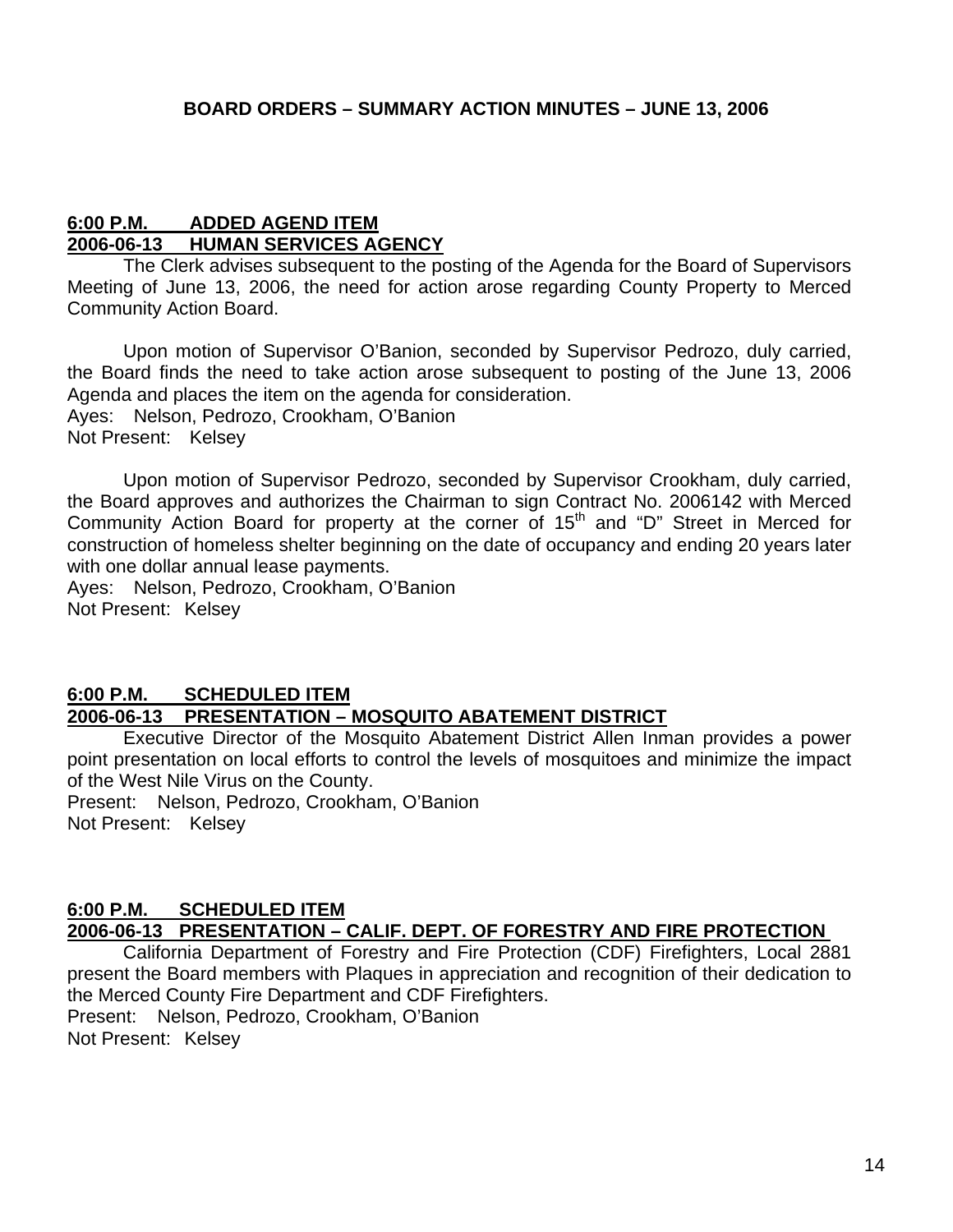#### **6:00 P.M. SCHEDULED ITEM 2006-06-13 PLANNING - PUBLIC HEARING**

The time and date previously set for a public hearing to consider the 2006 Cycle I General Plan Amendment Resolution and related Zone Change Ordinance as submitted by Planning.

The Clerk reads the Ordinance by title only: An Ordinance Changing the Boundaries of and the Classification of Property uses within Zones Established by Merced County Code Title 18 Titled "Zoning".

 Upon motion of Supervisor O'Banion, seconded by Supervisor Pedrozo, duly carried, the Board waives further reading of the Proposed Ordinance.

 Development Services Director Robert Lewis reviews the 2006 Cycle I proposal and recommendation as follows:

General Plan Amendment No. 05001, Parallel Zone Change Application No. 06005 and Agricultural Preserve Amendment Application No. 06002 - Delhi Community Plan Update. Recommendation before Board: Adopt Resolution for Cycle I General Plan Amendments and Proposed Ordinance.

 The Chairman opens the public hearing and asks if there is anyone present wishing to speak. No one speaks.

The Chairman closes the Public Hearing.

 Upon motion of Supervisor O'Banion, seconded by Supervisor Pedrozo, duly carried, the Board adopts 2006 Cycle I Plan Amendment and adopts Resolution No. 2006-109, approves the related Zone Change and adopts Ordinance No. 1782, An Ordinance Changing the Boundaries of and the Classification of Property uses within Zones Established by Merced County Code Title 18 Titled "Zoning".

Ayes: Nelson, Pedrozo, Crookham, O'Banion Not Present: Kelsey

#### **CONSENT ITEM NO. 60 2006-06-13 BOARD OF SUPERVISORS**

 Upon motion of Supervisor Pedrozo, seconded by Supervisor Crookham, duly carried, the Board authorizes Certificates of Recognition to the following Honorees by the Atwater Chamber of Commerce for 2006 Teacher of the Year: Roddy Svendsen-Atwater High; Rene Contreras-Bellevue School; Brian Wise-Buhach Colony; Mary Jo Knudsen-Elmer Wood; Leslie Murphy-McSwain; Pat Davis-Mitchell K-6; Sheryl Garman-Mitchell Senior; Patty Beach-Peggy Heller; Carol Jueneman-Shaffer School; Susan Broadwater-Thomas Oleata; Volunteer of the Year Robert Rodarte, Jr.-Citibank; and Business of the Year Atwater Pro Glass-Roy Browning. Ayes: Nelson, Pedrozo, Crookham, O'Banion Not Present: Kelsey